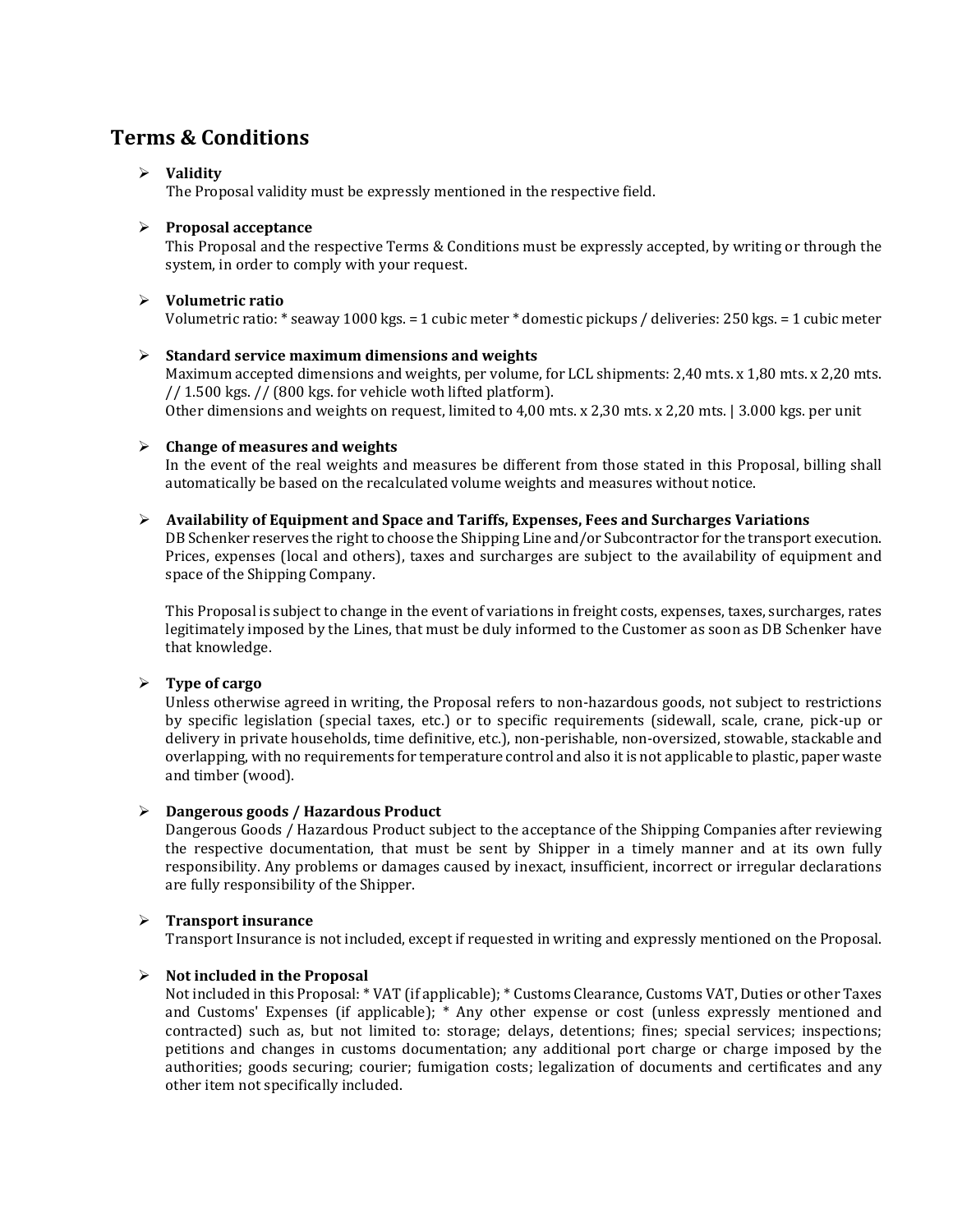#### ➢ **Customs VAT, Duties, Fees and Other Customs Duties**

Customs VAT, duties, fees and other customs duties are the Customer's responsibility and are aplicable and calculated based on the tariff code(s) indicated by the Customer.

#### ➢ **Payment terms**

Advance Payment, unless there is previous written agreement regarding the shipment (To Private Customers is always applicable Advanced Payment Conditions). Preferential Payment Method: Bank Transfer to IBAN PT 50 0033 0000 00000932268. The payments by other means may be subject to administrative fees. Cash Payment and Check are limited to the amounts stipulated by law, but in domestic pick-ups and deliveries cash payment is limited to 50 Eur and 50.000 Eur by check.

#### ➢ **Currency**

Invoices are issued in Euros; any amounts expressed in a different currency, will be invoiced by the equivalent in Euros according to the exchange rate indicated on the respective invoice.

#### ➢ **Responsibility**

DB Schenker's liability is limited to the amounts, terms, conditions and exclusions foreseen in the legislation (General Terms and Conditions of Services for Forwarder Companies approved by APAT and published in Diário da República, III, 51, 01.03.2001 and also the Decreto-Lei no. 255/99, of 07/07, which regulates Forwarder Activity), in the international conventions applicable to the Carrier / Shipping Company entrusted with the material execution of the transportation or to any other contractor for this purpose. The terms, conditions, limitations and exclusions stated in the Bill of Lading that title the maritime transport shall also apply to the contracted services.

#### ➢ **Data Protection**

DB Schenker complies with the provisions of applicable law.

INFORMATION FOR PRIVATE CUSTOMERS OR PERSONAL USERS OF BUSINESS CLIENTS

SCHENKER TRANSITÁRIOS, S.A. (hereinafter referred to as DB SCHENKER), VAT 500161313, headquartered at Rua Florbela Espanca, no. 4, Casal Novo, 2660-364 São Julião do Tojal, as Controller informs the Data Subjects that their data will be collected and processed for the purpose of the full performance of the contracted services and insofar as they are necessary for the fulfillment of the contractual, legal and fiscal obligations (eg billing, transportation legislation, etc.). For the purpose of prospection, disclosure of our services and information of DB Schenker, due consent must previously be obtained. The collected and processed data will be kept as long as the commercial relationship is maintained, as well as for the period necessary to comply with the associated legal / fiscal obligations. We further inform you that your data, for service-related reasons, may be transmitted to other companies in the DB SCHENKER group, who provide the same level of protection, including in Third Countries. The Data Subject may exercise his right of access, rectification, erasure, object, restriction of processing and data portability, by letter, registered with delivery receipt, sent to the above mentioned address or to the e-mail address - [info.privacidade@dbschenker.com](mailto:info.privacidade@dbschenker.com) , with the subject Data Protection. The Data Subject also has the right to withdraw his consent at any time, but this does not affect the lawfulness of processing based on consent before its withdrawal and also has the right to submit a complaint to the competent Data Protection Authority.

If you do not provide your data, necessary for the mentioned purposes and reasons, your order can not be carried out.